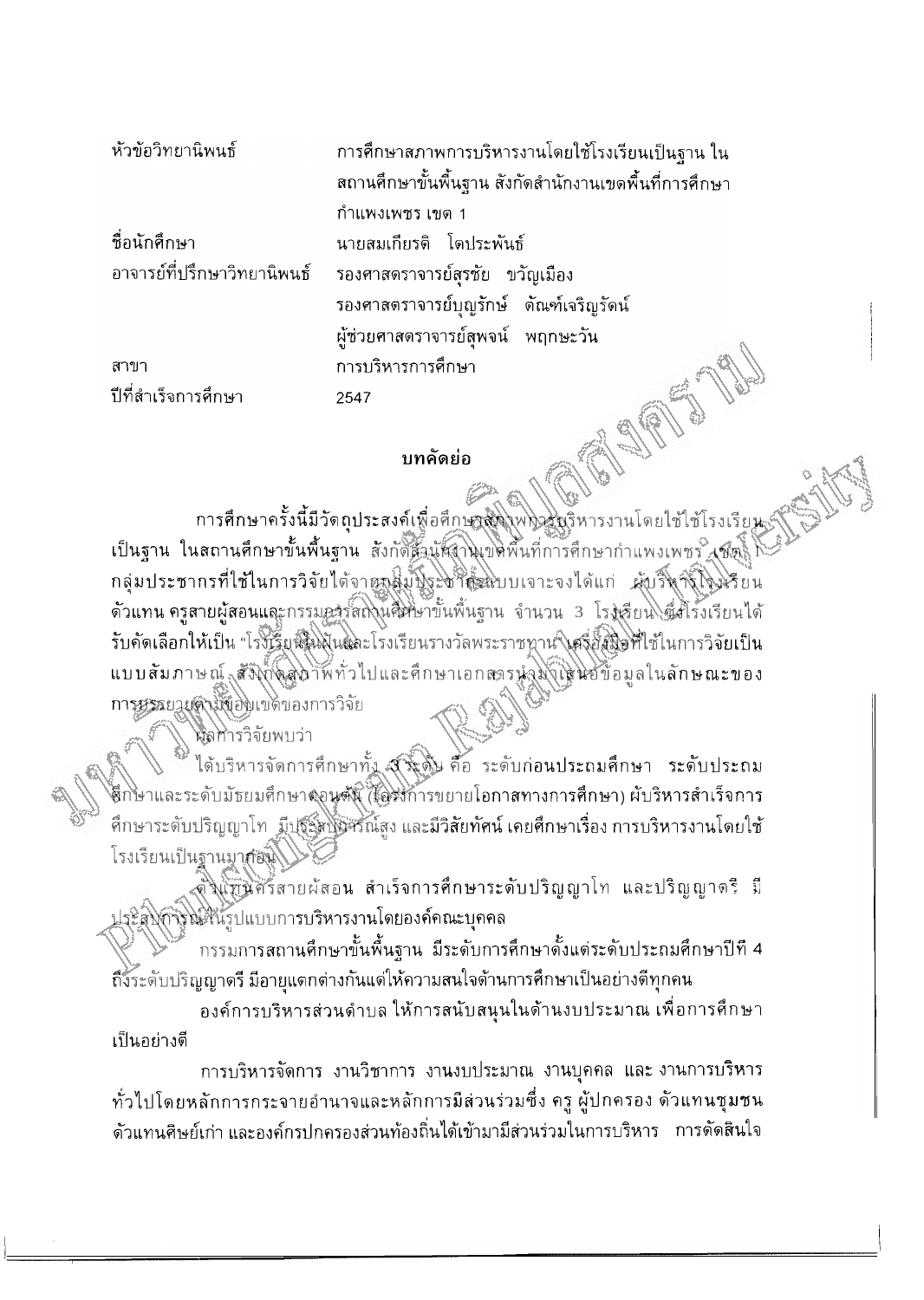ู และร่วมจัดการศึกษาและได้ใช้หลักคืนอำนาจการจัดการศึกษาให้ประชาชนแต่ประชาชนยากจน ขาดความรู้ ความเข้าใจในงานวิชาการ งบประมาณ งานบุคคล และ งานการบริหารทั่วไป ดังนั้น ประชาชนจึงไม่พร้อมที่จะดำเนินการจัดการศึกษา ส่วนการบริหาร จัดการโดยใช้หลักการ RIDULEONOGALISMO REGISTRATIVOS IN STRATOS บริหารดนเอง ผู้บริหารจะกำหนดแนวทางการบริหารงานเป็นของดนเอง กรรมการเป็นที่ปรึกษา ้ เท่านั้นแต่ก็ใช้หลักการตรวจสอบและถ่วงดุลเข้ามาบริหารจัดการซึ่งแบ่งออกเป็น 2 ลักษณะ คือ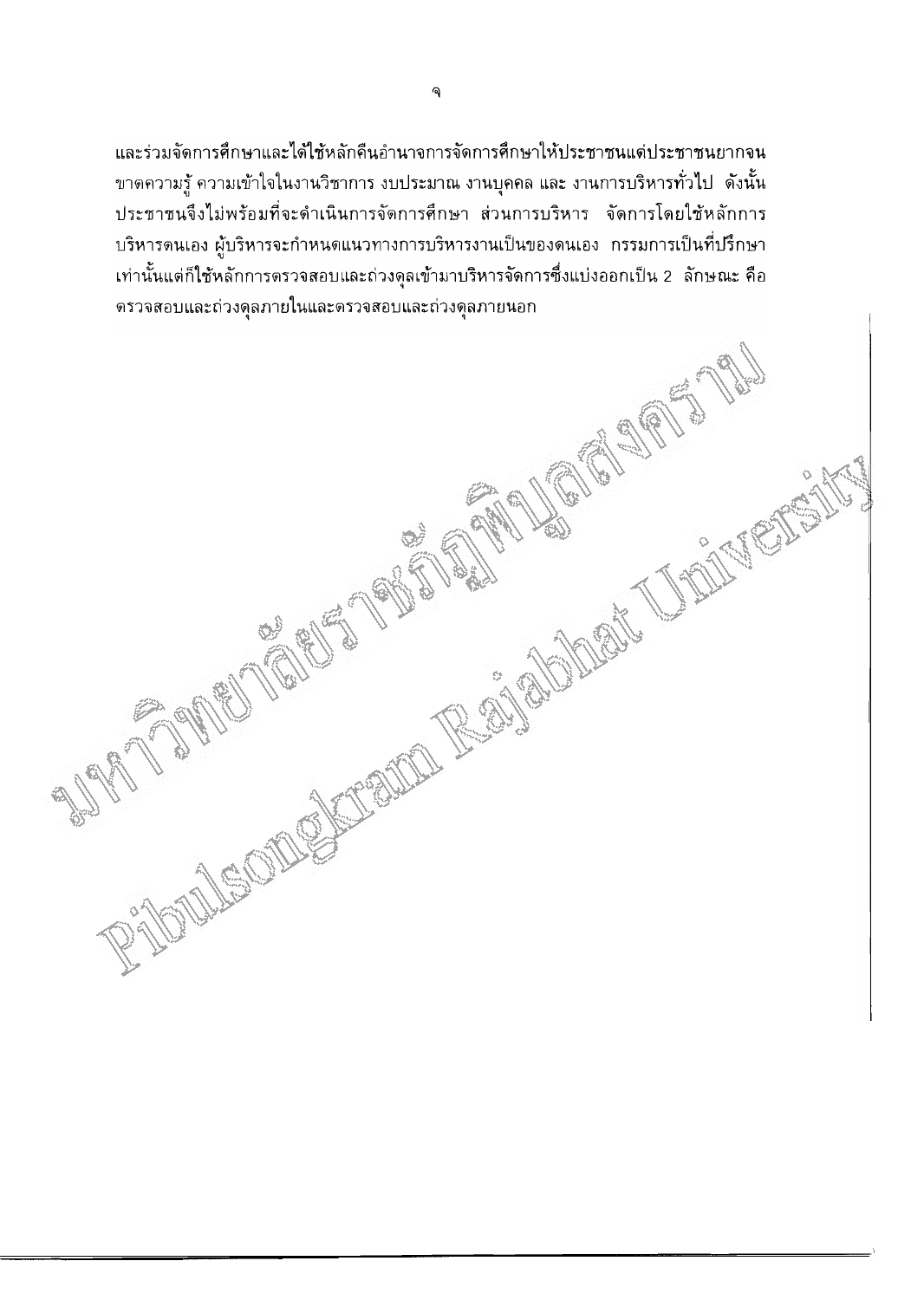Title STUDY SCHOOL - BASED ADMINISTRATION CONDITIONS IN FOUNDATIONAL SCHOOLS UNDER KAMPHAENGPHET EDUCATIONAL ZONE 1

Author Mr. Somkiat Topraphan

Field Advisors Associate Professor Surachai Kwanmuang Associate Professor Boonrak Tancharoenrat Assistance Professor Supot Phruksawan Educational Administration

Year 2004

## **ABSTRACT**

ASS

The purposes of this study were to study conditions of administration by using foundational schools as bases. The people droups were school administrators, teachers, school committee. They were specially chosen from 3 schools. Which choose the master plan of lab school project and the king of reward prize school. The research instruments were interviews, landscape observation, and educational documents. Data were analyzed by content analysis.

**A The results found that :** 

Admidistration 3 levels were kindergarten<sup>7</sup>, primary and secondary education. Administrators finished master of education that have experience and vision, they studied school - based administration.

Teachers of *representative finished master of education and bachelor of* education who were experience of committee administration.

School board finished primary education to bachelor of education who were different age but interesting in education.

Local organization support a budget for education.

Administrational about academic , budget , personnel and general administration by decentraligation and participation consisted of teachers , parents , Community leader, old Students and local organization in school adminitrations and return power to people in school management but the reasons for not returning because the people were still low educated , they were unknown of academic , budget , personnel and general administration. They were not ready for educational management. Section the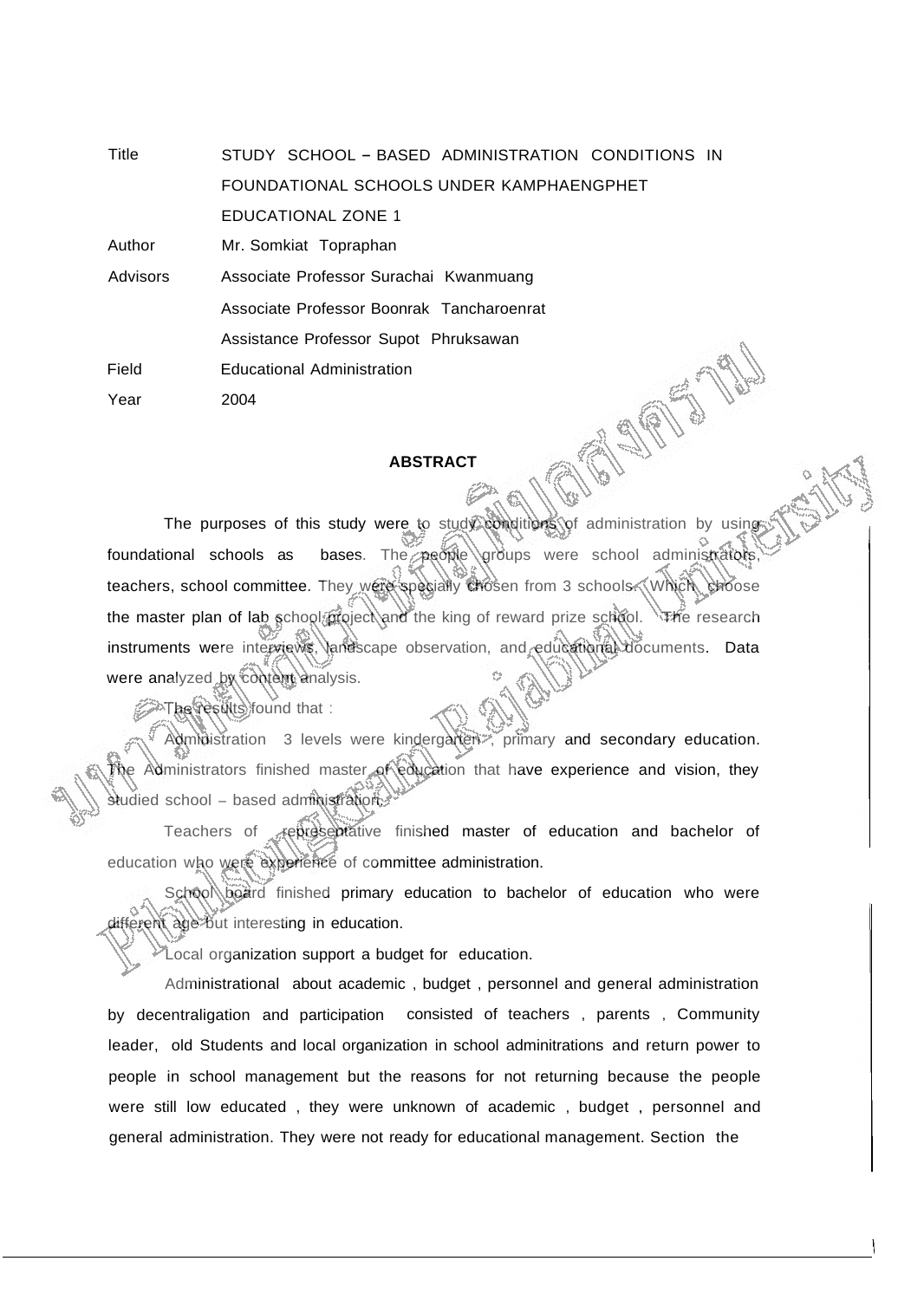administrators issued self - administration school committee were only the consultants but using auditing adminitration. The purposes of auditing were make balance of internal and external auditing.

MERIND ROUNDAY JANETS LEOT